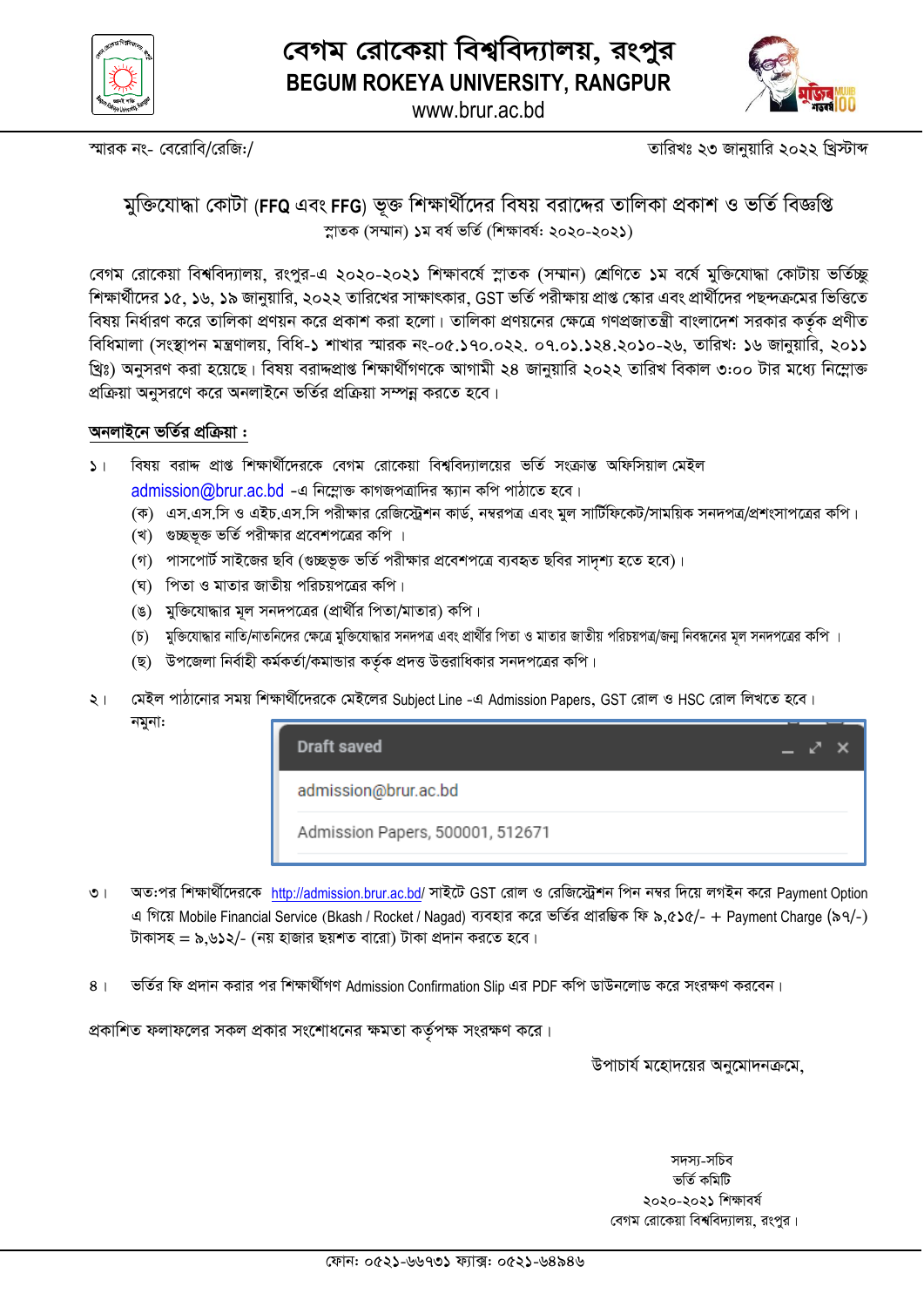

# *বে*গম রোকেয়া বিশ্ববিদ্যালয়, রংপুর **BEGUM ROKEYA UNIVERSITY, RANGPUR**



www.brur.ac.bd

## $\frac{1}{2}$ জিযোদ্ধা (FFQ এবং FFG) কোটা (ইউনিট - A)

| <b>SL</b>      | <b>GST_Roll</b> | Unit | Name                               | Quota      | <b>Selected Subject</b> |
|----------------|-----------------|------|------------------------------------|------------|-------------------------|
| 1              | 212434          | A    | MEHADI HASAN SHAMIM                | <b>FFQ</b> | <b>CSE</b>              |
| $\overline{2}$ | 207072          | A    | KAZI ANIKA JAHAN                   | <b>FFQ</b> | <b>CHE</b>              |
| 3              | 216749          | A    | <b>FARJANA RAHMAN</b>              | <b>FFQ</b> | <b>CHE</b>              |
| 4              | 202296          | A    | <b>TASMIA AKTER</b>                | <b>FFQ</b> | <b>ENG</b>              |
| 5              | 133978          | A    | ATIYA TASNIM ANKHI                 | <b>FFQ</b> | <b>CHE</b>              |
| 6              | 201863          | A    | MD. ASIF HASAN                     | <b>FFQ</b> | <b>DSM</b>              |
| 7              | 134743          | A    | MOST. SUBRIN NAHAR SHANTA          | <b>FFQ</b> | <b>CSE</b>              |
| 8              | 217429          | A    | <b>MOST. NASRIN KHATUN</b>         | <b>FFQ</b> | <b>CHE</b>              |
| 9              | 210455          | A    | SHADIUL ISLAM                      | <b>FFQ</b> | EEE                     |
| 10             | 156291          | A    | <b>ADIBA</b>                       | <b>FFQ</b> | <b>GES</b>              |
| 11             | 169330          | A    | TABASSUM ZANNAT MOON               | <b>FFQ</b> | <b>EEE</b>              |
| 12             | 215792          | A    | AZMARY MORSHED MUNNI               | <b>FFQ</b> | <b>BAN</b>              |
| 13             | 128725          | A    | <b>MD.RIFAT HOSSAIN RAFI</b>       | <b>FFQ</b> | <b>EEE</b>              |
| 14             | 208830          | A    | ANIKA PAYEL AYSHI                  | <b>FFQ</b> | <b>PHY</b>              |
| 15             | 165045          | A    | UMMEA TAPOSHE RABEYA               | <b>FFQ</b> | PHY                     |
| 16             | 143551          | A    | MD. SADIKUZZAMAN KHASNOBISH SOURAV | <b>FFQ</b> | <b>ECO</b>              |
| 17             | 206165          | A    | MD. NAIMUL ISLAM NEROB             | <b>FFQ</b> | POL                     |
| 18             | 201762          | A    | MD. TANVIR                         | <b>FFQ</b> | <b>STA</b>              |
| 19             | 108757          | A    | JUBAYER AL HASAN                   | <b>FFQ</b> | <b>GES</b>              |
| 20             | 139157          | A    | MD. JULFIKAR ALI                   | <b>FFQ</b> | <b>STA</b>              |
| 21             | 143260          | A    | <b>HASHINA KHAN</b>                | <b>FFQ</b> | PAD                     |
| 22             | 131183          | A    | NOORE JANNAT FATEMA                | <b>FFQ</b> | <b>MAT</b>              |
| 23             | 134598          | A    | SHURMA AFROZA MILI                 | <b>FFQ</b> | PHY                     |
| 24             | 173308          | A    | MOBASSERA JANNATI                  | <b>FFQ</b> | ECO                     |
| 25             | 210780          | A    | A B M TOUFIQ KHAN ANIK             | <b>FFQ</b> | <b>MCJ</b>              |
| 26             | 218726          | A    | ADIBA YASMIN ADITI                 | <b>FFQ</b> | <b>SOC</b>              |
| 27             | 134270          | A    | MUNTAHENA MAHBUB                   | FFQ.       | <b>DSM</b>              |
| 28             | 139975          | A    | MOST. EFFAT ARA                    | <b>FFQ</b> | <b>MAT</b>              |
| 29             | 178492          | A    | <b>IFFAT JINNAT BADHON</b>         | <b>FFQ</b> | <b>MAT</b>              |
| 30             | 109294          | A    | MD. RIAD HASAN ZION                | <b>FFQ</b> | F&B                     |
| 31             | 144764          | A    | ASIKUR RAHMAN                      | <b>FFQ</b> | <b>GDS</b>              |
| 32             | 116141          | A    | MD. TAREK AZIZ                     | <b>FFQ</b> | <b>STA</b>              |
| 33             | 219252          | A    | S. M JIMMI SHARMIN SARKAR          | <b>FFQ</b> | MAT                     |
| 34             | 137123          | A    | PRODIP CHANDRA BORMON              | <b>FFQ</b> | <b>STA</b>              |
| 35             | 217918          | A    | MST. NUSHRAT JAHAN SRABONI         | <b>FFQ</b> | <b>PHY</b>              |
| 36             | 134666          | А    | MARZIA ARFIN RUMMAN                | <b>FFQ</b> | <b>MGT</b>              |
| 37             | 138105          | A    | MOHAMMAD BIN SHAFIQ                | <b>FFQ</b> | <b>AIS</b>              |
| 38             | 207891          | А    | FATIHUL ISLAM SHOVON               | <b>FFQ</b> | <b>MKT</b>              |
| 39             | 130076          | A    | MD. RIFAT ZAMAN                    | <b>FFG</b> | <b>MIS</b>              |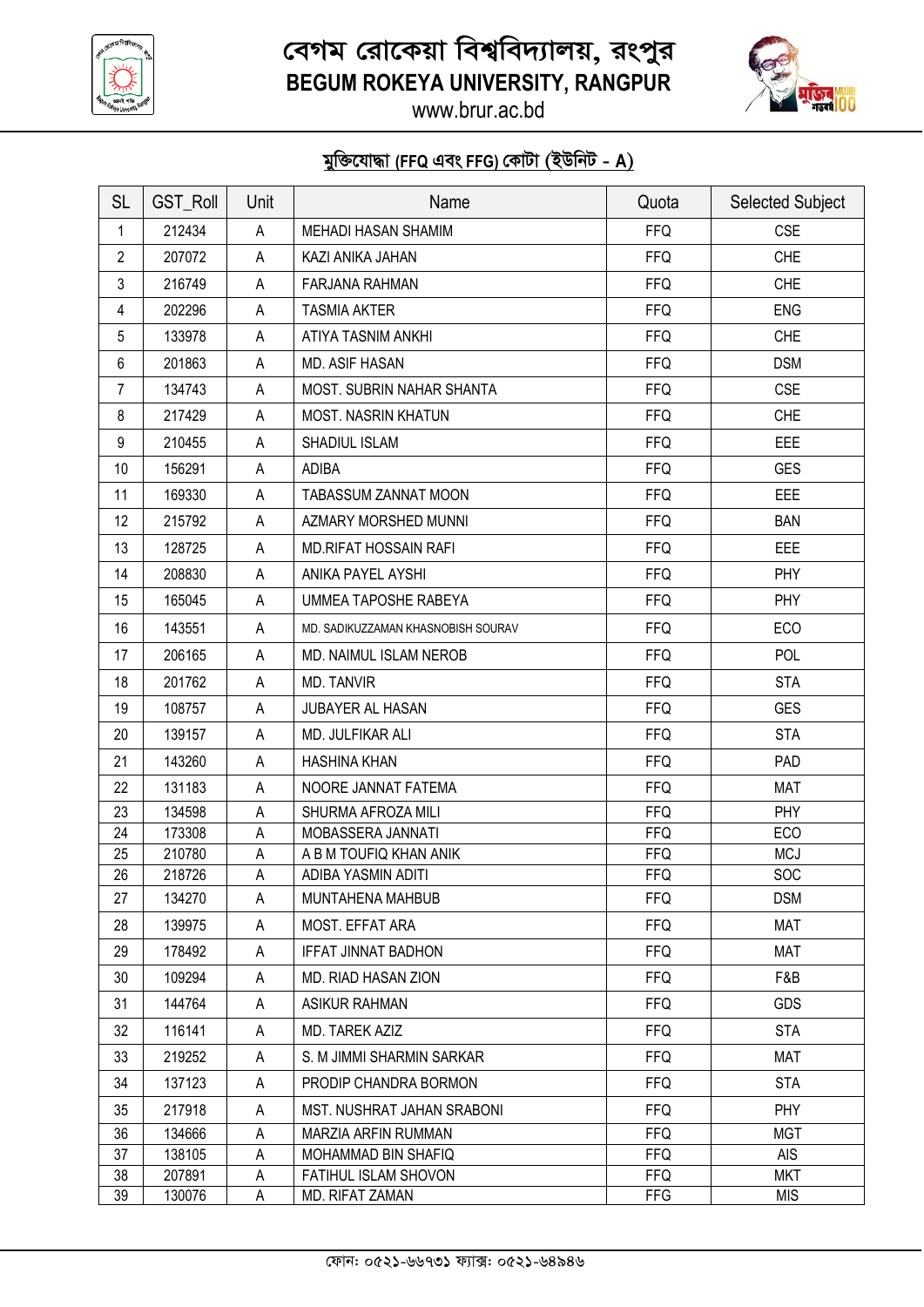

*বে*গম রোকেয়া বিশ্ববিদ্যালয়, রংপুর **BEGUM ROKEYA UNIVERSITY, RANGPUR**



www.brur.ac.bd

### $\frac{1}{2}$ জিযোদ্ধা (FFQ এবং FFG) কোটা (ইউনিট - B)

| <b>SL</b>      | <b>GST_Roll</b> | Unit | Name                         | Quota      | <b>Selected Subject</b> |
|----------------|-----------------|------|------------------------------|------------|-------------------------|
| 1              | 309443          | B    | <b>FARHANA ZAMAN</b>         | <b>FFQ</b> | ECO                     |
| $\overline{2}$ | 345023          | B    | <b>MD. RATUL ISLAM DHALI</b> | <b>FFQ</b> | <b>HIS</b>              |
| 3              | 338816          | B    | TANJIM AKTER                 | <b>FFQ</b> | <b>BAN</b>              |
| 4              | 303687          | B    | <b>MD. SORIF JAHANGIR</b>    | <b>FFQ</b> | <b>SOC</b>              |
| 5              | 349213          | B    | <b>NUPUR AKTER</b>           | <b>FFQ</b> | POL                     |
| 6              | 327184          | B    | <b>UMAIYA KHATUN</b>         | <b>FFQ</b> | <b>SOC</b>              |
| 7              | 302238          | B    | <b>MST.ASMA KHATUN</b>       | <b>FFQ</b> | POL                     |
| 8              | 359469          | B    | MOST. KHADIJA JAHAN          | <b>FFQ</b> | <b>BAN</b>              |
| 9              | 318483          | B    | <b>ISMU AKTHER EIRA</b>      | <b>FFQ</b> | <b>PAD</b>              |
| 10             | 322002          | B    | PROTITI ANYATAMA CHOWDHURY   | <b>FFQ</b> | <b>MCJ</b>              |
| 11             | 356415          | B    | <b>FARHAD LAMISA</b>         | <b>FFQ</b> | <b>HIS</b>              |
| 12             | 340621          | B    | <b>MD. KAJOL MIA</b>         | <b>FFQ</b> | <b>GES</b>              |
| 13             | 325149          | B    | <b>FARHAN LABIB OPURBO</b>   | <b>FFQ</b> | <b>ENG</b>              |
| 14             | 320057          | B    | <b>SOMA AKTER</b>            | <b>FFQ</b> | <b>GDS</b>              |
| 15             | 300615          | B    | <b>SHARMIN SHILA</b>         | <b>FFQ</b> | <b>ENG</b>              |
| 16             | 316733          | B    | <b>JULIE AKTHER</b>          | <b>FFQ</b> | <b>HIS</b>              |
| 17             | 322204          | B    | <b>MD. ABU SIAM</b>          | <b>FFQ</b> | <b>DSM</b>              |
| 18             | 318656          | B    | <b>MD. ABDUR RAZZAK</b>      | <b>FFQ</b> | <b>GDS</b>              |

*m`m¨-mwPe* ভৰ্তি কমিটি ২০২০-২০২১ শিক্ষাবৰ্ষ  $\frac{1}{2}$  *বেগম রোকেয়া বিশ্ববিদ্যালয়, রংপুর।*